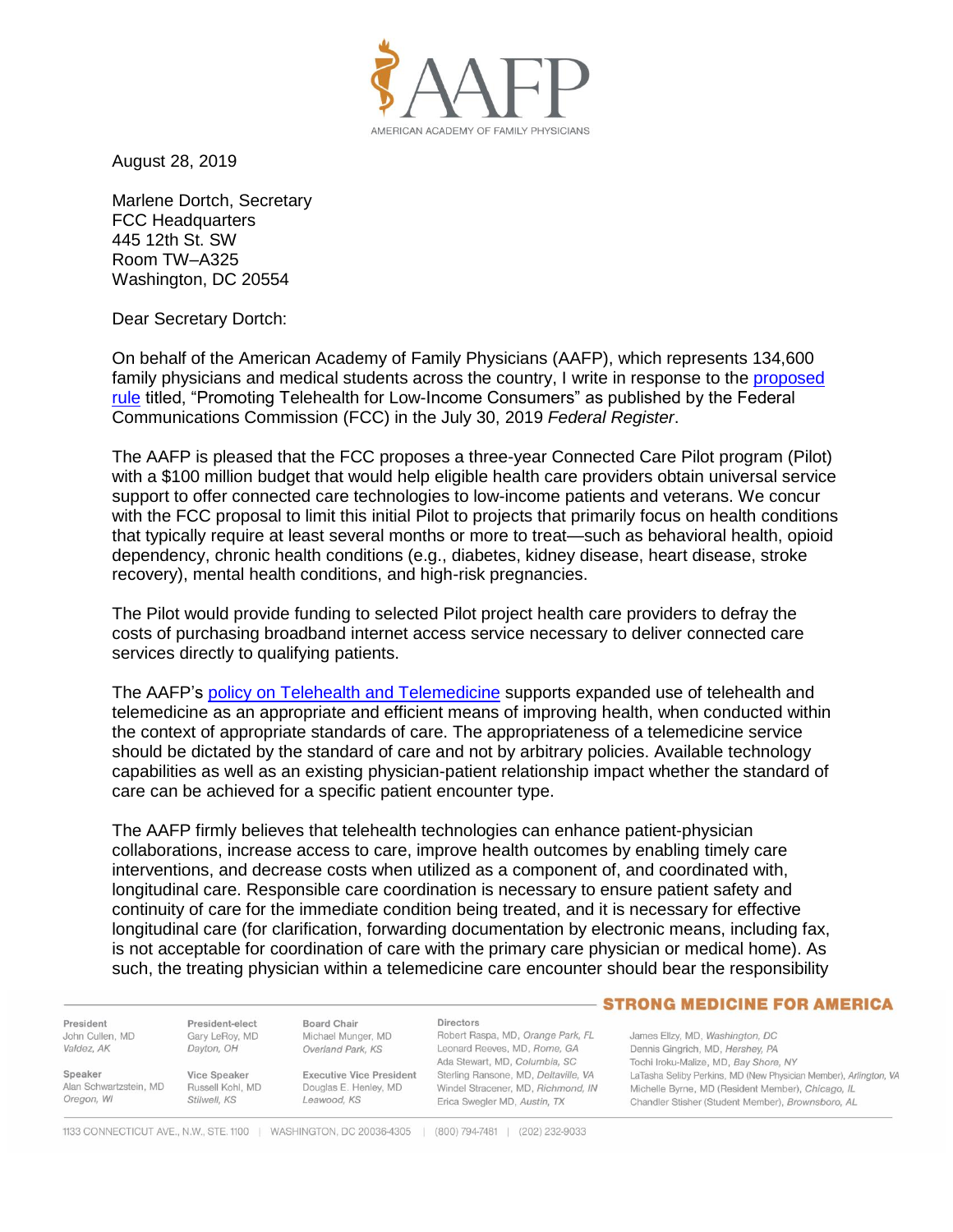Secretary Dortch Page 2 of 4 August 28, 2019

for follow-up with both the patient and the primary care physician or medical home regarding the telemedicine encounter.

Among the many questions asked in the proposed rule, the AAFP offers feedback on the following:

- *Whether the Pilot should focus on certain health conditions or geographic regions?* The AAFP believes the Pilot should not be restricted to specified geographic regions (urban or rural) or to specified health professional shortage areas or non-metropolitan statistical areas. As discussed by the Centers for Medicare & Medicaid Services (CMS) in a November 2018 [document](https://www.cms.gov/About-CMS/Agency-Information/OMH/Downloads/Information-on-Medicare-Telehealth-Report.pdf) on Medicare Telehealth, while rural populations primarily face long distances to access care, low income urban populations face challenges such as child care, bus transfers, inconvenient office hours and absenteeism from work or school, which often result in inappropriate use of the emergency departments. We caution that inequitable expansion of access to telehealth services may further broaden disparities in care and health outcomes among vulnerable populations. The AAFP believes as telemedicine services are expanded and utilized to achieve desired aims, it is imperative that outcomes are closely monitored to ensure disparities in care are not widened among vulnerable populations, attributed to inequitable expansion of access to telemedicine and telehealth services.
- *Should the FCC adopt a specific definition of ''health condition'' for purposes of the Pilot?*  No, the AAFP policy calls for telehealth and telemedicine to be an appropriate and efficient means of improving health, when conducted within the context of appropriate standards of care. The appropriateness of a telemedicine service should be dictated by the standard of care and not by arbitrary policies. The proposed rule indicates "the Pilot is intended to give health care providers latitude to determine specific health conditions and geographic areas that will be the focus of the proposed projects." The AAFP supports that proposal, and recommends participating physicians and providers are best positioned to determine whether care will be provided to a patient virtually through "connected care," based upon the patient's health condition(s).
- *The costs health care providers incur to purchase such services.*

The AAFP believes that physicians should receive payment for services that are reasonable and necessary, safe and effective, medically appropriate, and provided in accordance with accepted standards of medical practice. The technology used to deliver the services should not be a consideration, only whether the service is medically reasonable and necessary.

*The term ''telemedicine'' as using broadband internet access service-enabled technologies to support the delivery of medical, diagnostic, and treatment related services, usually by doctors.*  The AAFP fully supports this definition.

*The term ''connected care'' as a subset of telehealth that is focused on delivering remote medical, diagnostic, and treatment-related services directly to patients outside of traditional brick and mortar facilities.*

The AAFP finds this acceptable, so long as there are not another set of policies tied to "connected care" that create another layer of administrative complexity. However, we call on the FCC to recognize that if this verbiage is used, then stand-alone/direct to consumer telemedicine and telehealth services should not be referred to as providing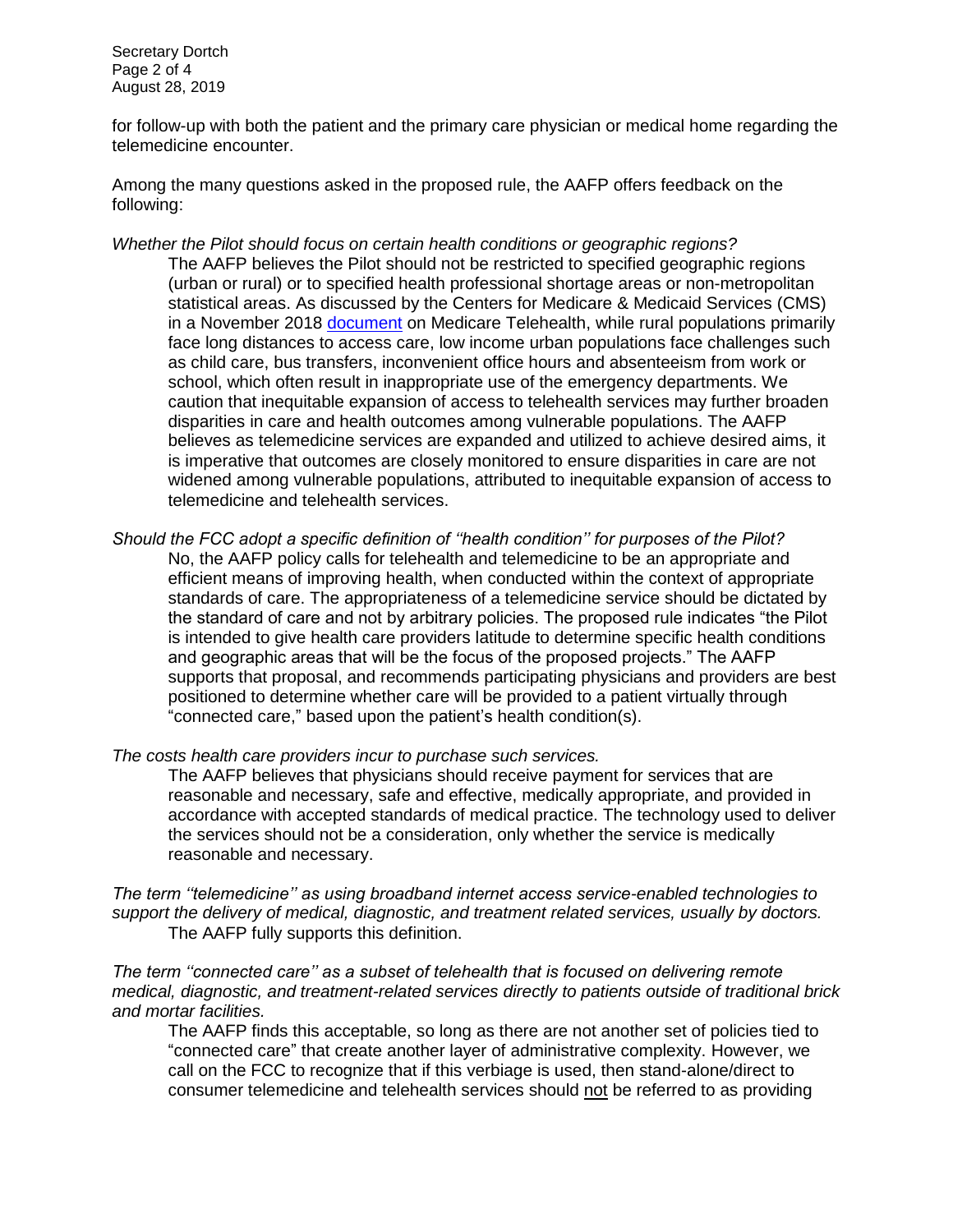"connected care" because those services are often not connected to the patient's usual source(s) of care or medical home.

The AAFP is concerned that the term "connected care," as proposed by the FCC, may inappropriately be applied to all telehealth services occurring across the landscape, including those services which are not supportive of continuous, comprehensive longitudinal care, but rather disjointed episodic care occurring in silos.

## *Specific types of health care providers or provider locations more likely to be unable to purchase these types of information services?*

Rural providers sometimes have no adequate broadband coverage or no viable option to participate in these types of information services.

## *The structure of the Pilot to best ensure coordination between the Commission and other federal agencies, such as CMS?*

In general, the lack of coordination and alignment among agencies typically creates unnecessary complexity. Not all telehealth services focused on delivering remote medical, diagnostic, and treatment-related services directly to patients outside of traditional brick and mortar facilities are providing truly connected care supportive of care continuity and longitudinal health. "Connected care" terminology carries additional connotations beyond simply being indicative of a communications technology bridge linking patients with doctors and care providers for medical, diagnostic and treatmentrelated services. This is especially true in terms of CMS and private payer initiatives to advance toward value-based care and payment models that promote coordinated care and effective resource utilization management.

*The proposal to limit health care provider participation in the Pilot to non-profit or public health care providers (Post-secondary educational institutions offering health care instruction, teaching hospitals, and medical schools; community health centers or health centers providing health care to migrants; local health departments or agencies; community mental health centers; notfor-profit hospitals; rural health clinics; skilled nursing facilities; and consortia of health care providers consisting of one or more entities.)*

While we can understand why a pilot may need to be limited, the AAFP calls on the FCC to ensure that the Pilot is available for patients in all geographies and by different types of providers.

*The proposal to require eligible health care providers to have prior experience with telehealth and long-term patient care.* 

Long-term patient care is ambiguous. Those providing longitudinal care should be preferentially selected for the Pilot as opposed to those who are not.

*The proposal that the Pilot be open to both urban and rural eligible health care providers.*  The AAFP adamantly believes the Pilot should be available to both rural and urban providers.

*What criteria should determine whether a health care provider is located in a rural area?* While the AAFP deems it both unnecessary and unproductive to limit the Pilot to rural patients and providers, the AAFP encourages consistency in the definition of "rural" in the federal government, unless there is an explicit and demonstrable reason why one use of "rural" would mean something different. On a near-constant basis, not just clinical professionals but all types of American professionals now rely on email,